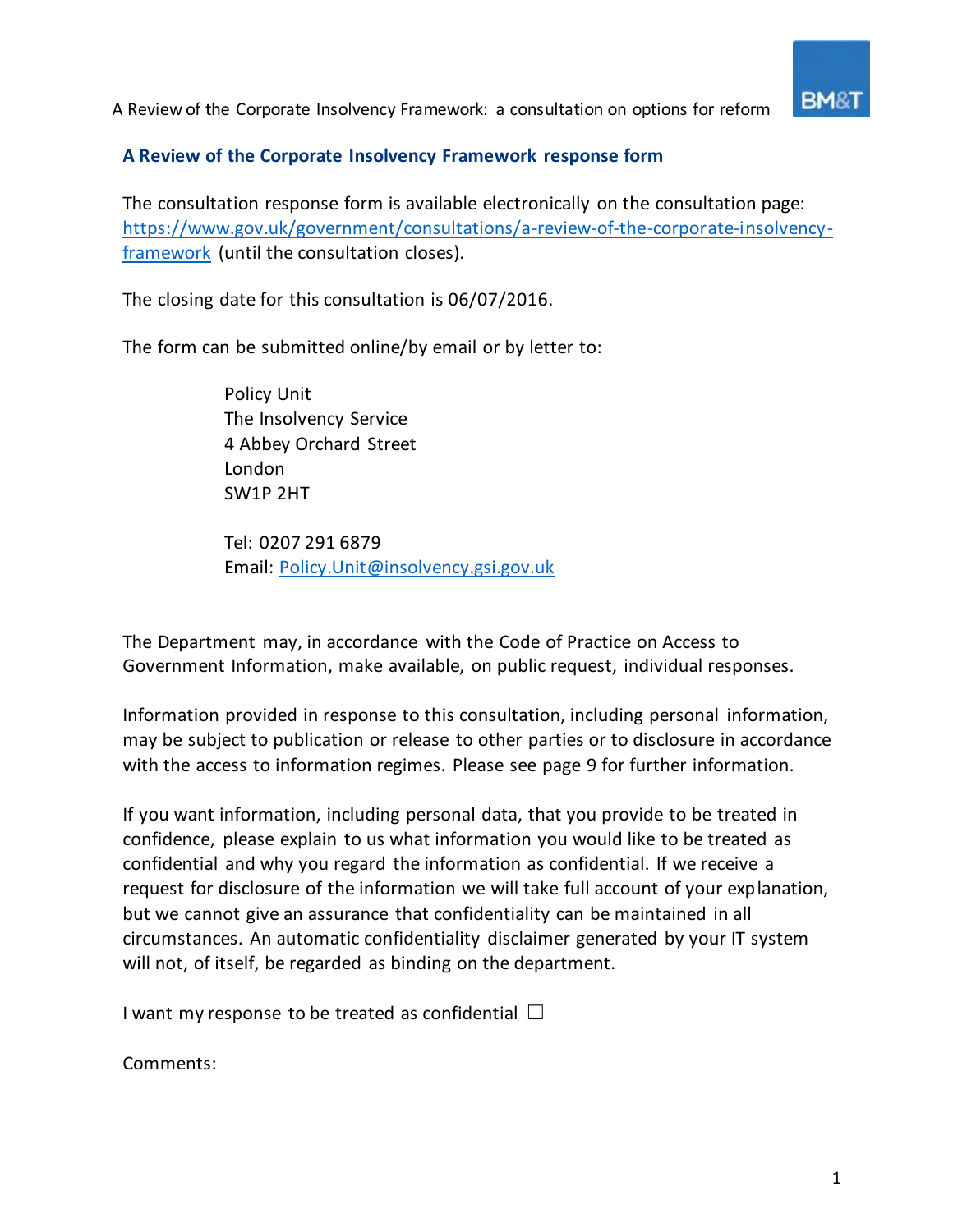

#### **Questions**

**Name: David Bryan Organisation (if applicable): Bryan, Mansell & Tilley LLP (BM&T) Address: 23 Austin Friars, London EC2N 2QP**

|   | <b>Respondent type</b>                          |
|---|-------------------------------------------------|
|   | Business representative organisation/trade body |
|   | <b>Central Government</b>                       |
|   | Charity or social enterprise                    |
|   | Individual                                      |
|   | Large business (over 250 staff)                 |
|   | Legal representative                            |
|   | Local Government                                |
|   | Medium business (50 to 250 staff)               |
|   | Micro business (up to 9 staff)                  |
| x | Small business (10 to 49 staff)                 |
|   | Trade union or staff association                |
|   | Other (please describe)                         |

An Impact Assessment is also available online. In addition to responses to the questions below, we would welcome comments and further recommendations for change with supporting evidence, referencing the evidence provided in the Impact Assessment.

Please identify any unintended consequences or other implications of the proposals and provide comment on the analysis of costs and benefits. Are there any alternatives to the changes and regulations proposed?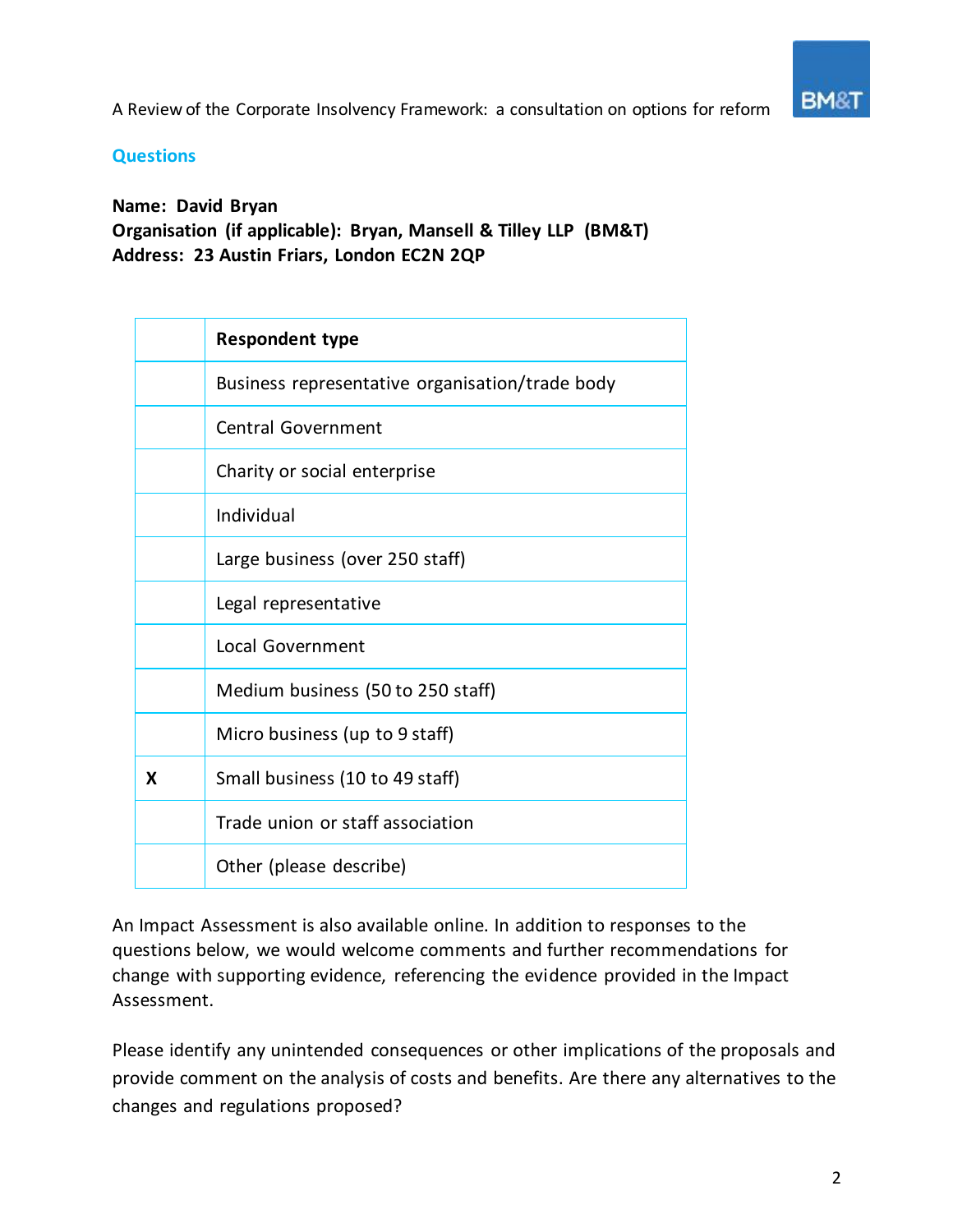### Background and Introduction

BM&T is a long established turnaround and restructuring consultancy. The practice was started in the UK in 1997 as the European arm of US turnaround firm, Glass & Associates, one of the pioneers of such work in the USA both under Chapter 11 of the US Bankruptcy Code and outside it. In 2007 Glass & Associates was sold. The European arm was reformed as BM&T by Alan Tilley and David Bryan in 2008.

Throughout this almost 20 year period we have been involved in working with distressed or troubled businesses and have undertaken over 50 assignments. Alan Tilley helped found the Turnaround Management Association (TMA) UK Chapter in 2001 and subsequently helped fund several other chapters in Europe. He was president of the UK chapter from 2004- 2006 and VP International for TMA Global in 2010 -2011. David Bryan has been a director of TMA UK since 2010 and a director of TMA Europe since 2011. Alan and David are frequent speakers and authors on turnaround and restructuring and co-authored the Institute of Chartered Accountants (ICAEW) Best Practice Guideline on Turnaround. A copy of this document is available here:

## [http://bmandt.eu/wp-content/uploads/2014/06/BMT-ICAEW-Turnaround-](http://bmandt.eu/wp-content/uploads/2014/06/BMT-ICAEW-Turnaround-Guideline-Final.pdf)[Guideline-Final.pdf](http://bmandt.eu/wp-content/uploads/2014/06/BMT-ICAEW-Turnaround-Guideline-Final.pdf)

We welcome the Insolvency Service consultation issued in May 2016 to Review the Corporate Insolvency Framework and are pleased to present our response to the various questions raised below.

## The Introduction of a Moratorium

*1) Do you agree with the proposal to introduce a preliminary moratorium as a standalone gateway for all businesses?*

Yes, we strongly support this. At present, consensual turnaround work is done without any legal framework or protection. This means that if just one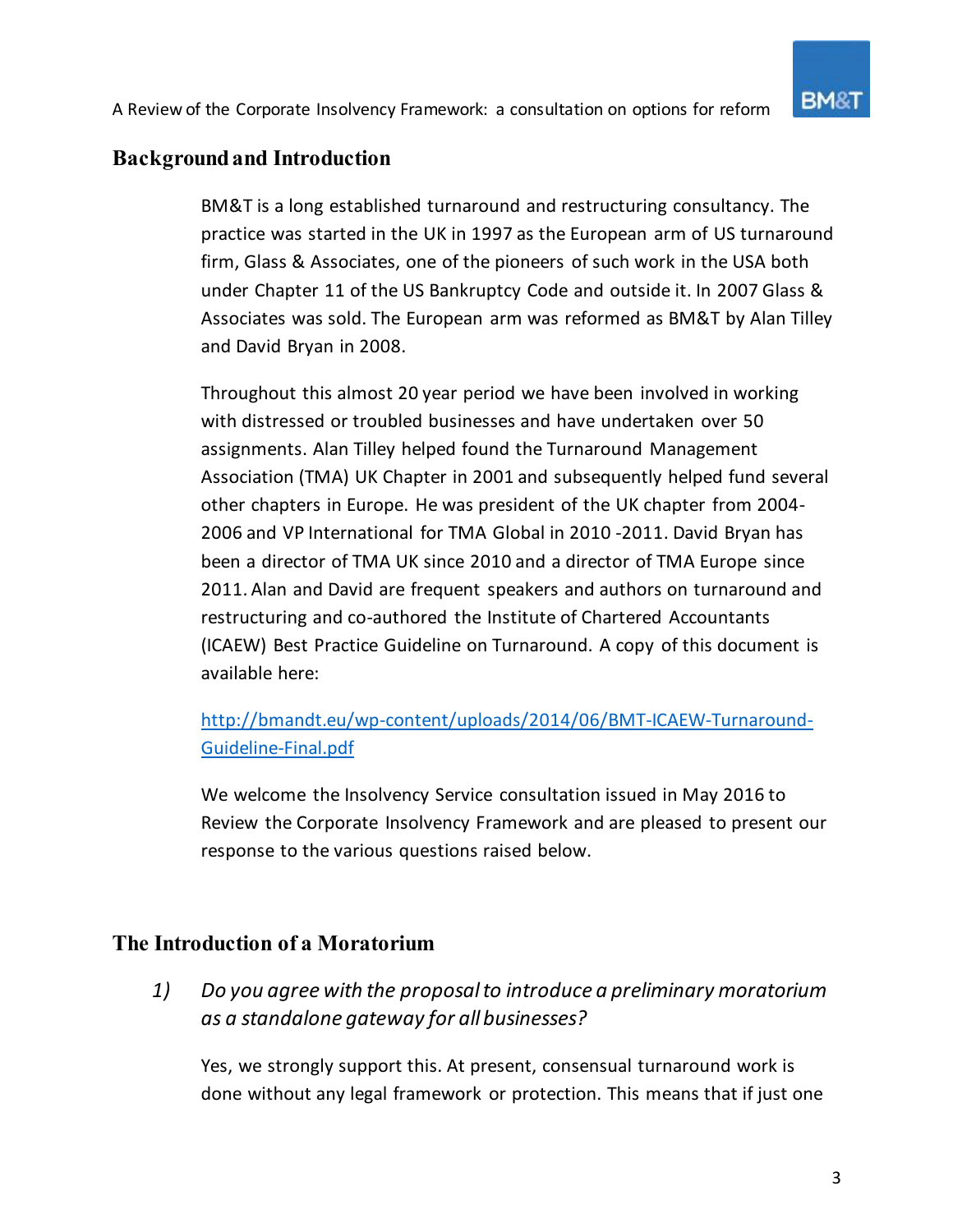creditor chooses to take action against the company then the turnaround effectively fails. A moratorium will give formal protection from such actions and we believe will enhance the likelihood of turnarounds being successful. More businesses will avoid value destructive insolvency with the collateral damage that ensues to jobs and unsecured creditors, particularly in the supply chain. In 2010 an R3 survey suggested that 27% of business failures result from the failure of another business. We believe a greater focus on rescuing viable businesses without the need for an insolvency process will greatly reduce that domino effect.

BM&T partners have been involved with over 50 turnaround assignments and in over 92% of these the businesses have avoided insolvency. These businesses have ranged from revenues of approx. £1.0million to over £1.0billion. In the successful cases the unsecured creditors have suffered no losses although they had to accept their debts being paid over time. Secured creditors have in every case had a deal which gives them full recovery or significantly better recoveries that they would have got in an insolvency.

We strongly believe that in far too many cases, viable businesses move into insolvency without sufficient efforts being made to find and negotiate a turnaround solution. Often this is because management leave it too late to seek help but there is no doubt that the lack of a moratorium type framework and a culture of seeking help is a major contributor. Prompted normally by the secured creditor, the first person company directors usually speak to when in distress are Insolvency Practitioners who propose insolvency procedures as that is what they know and is their business "raison d'être". Earlier action with more options available will help save many more viable businesses. Indeed, the very existence of a moratorium may encourage earlier intervention and consensual commercially negotiated solutions without even having to resort to a formal moratorium.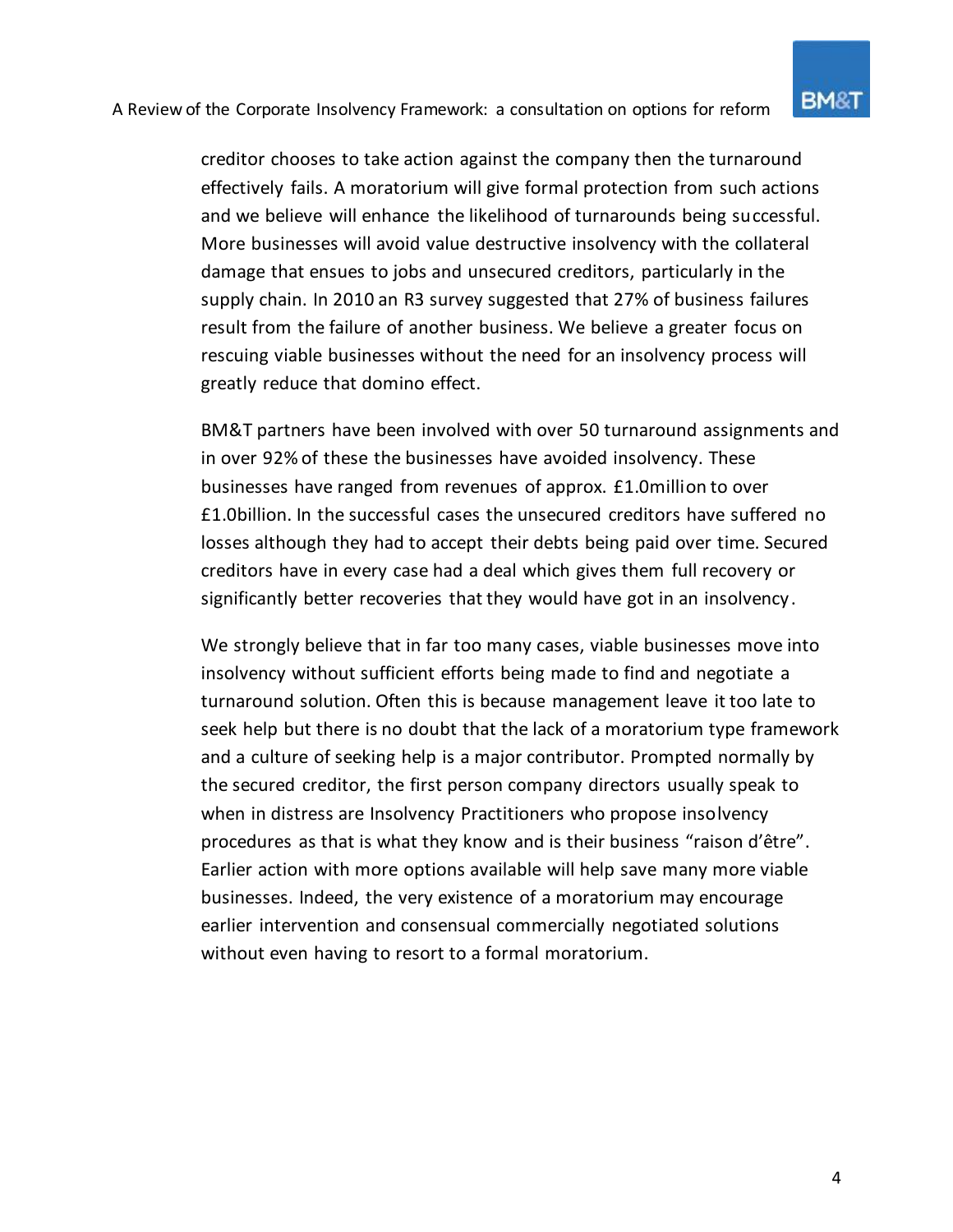

*2) Does the process of filing to court represent the most efficient means for gaining relief for a business and for creditors to seek to dissolve the moratorium if their interests aren't protected?* 

Yes. Assuming this can be kept to a relatively simple and cost effective process this is the easiest way and should give creditors comfort that this is a bona fide process. It is quite right that creditors should have the ability to challenge the moratorium if they feel their interests aren't protected and this also needs to be a simple and cost effective process. By having to go to court to challenge the moratorium we believe that frivolous challenges are less likely. Also, the existence of checks and balances against unreasonable avoidance of liabilities makes the supervisors task of negotiating a "fair and reasonable" settlement easier.

# *3) Do the proposed eligibility tests and qualifying criteria provide the right level of protection for suppliers and creditors?*

We do agree that a business must have a demonstrable need to enter a moratorium process. However, we are concerned that the proposed definition of "already or imminently will be in financial distress or is insolvent" may lead to companies leaving it too late. There does need to be some liquidity left in the company, as envisaged by paragraph 7.22 and we think the wording may need to be softened to allow for and encourage attempts to rescue a business as soon as it is clear that financial distress is likely.

We fully support the idea that a business going into a moratorium should have to be viable. This will be difficult to define and as paragraph 7.23 says, will be a commercial judgement.

Provided there is a viable business and sufficient liquidity is available or can be made available then creditors should be made no worse off by the moratorium so we believe they are sufficiently protected.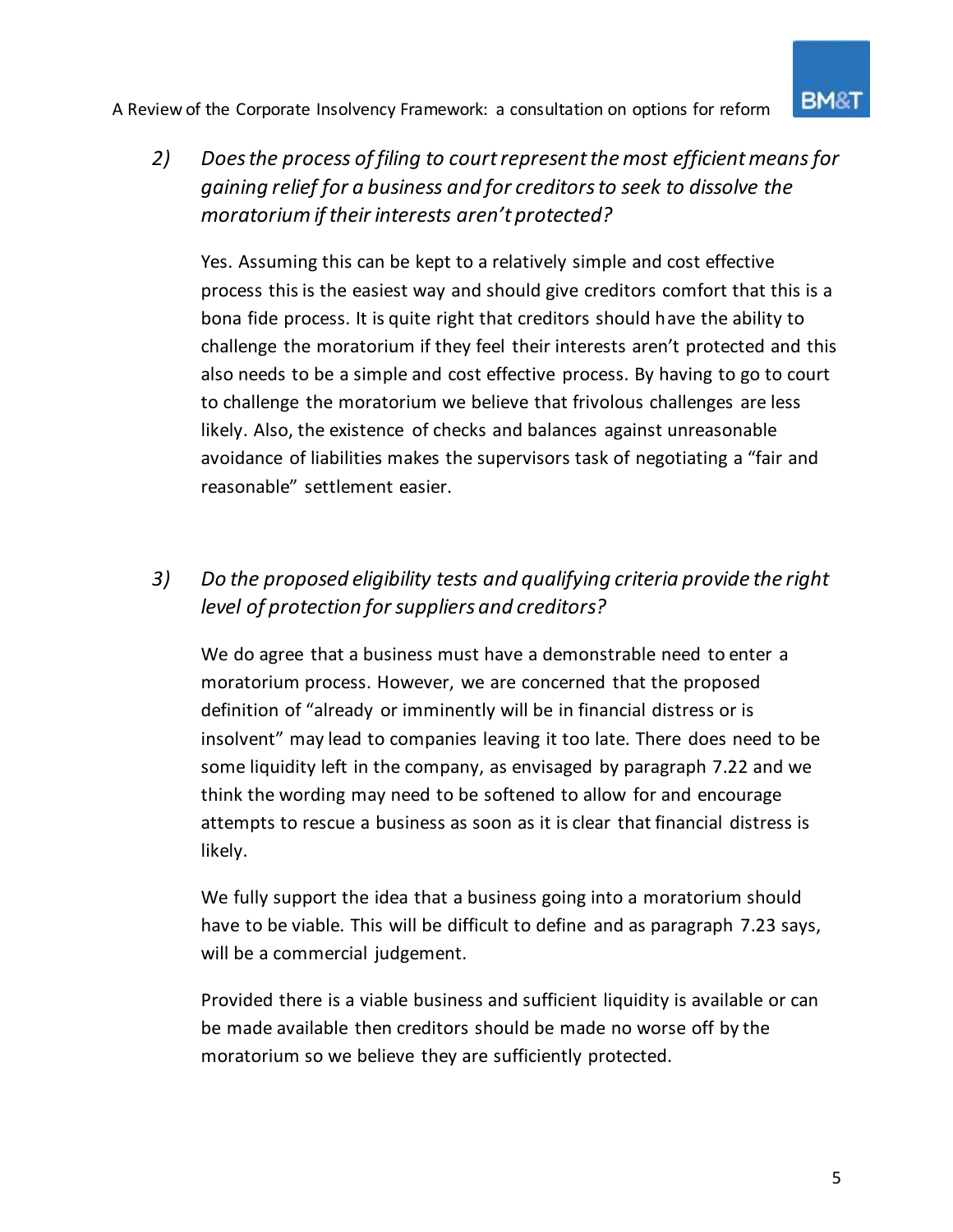

*4) Do you consider the proposed rights and responsibilities for creditors and directors to strike the right balance between safeguarding creditors and deterring abuse while increasing the chance of business rescue?* 

Yes, the ability of a creditor to challenge the moratorium within 28 days is a good mechanism where there are grounds to believe a moratorium is not appropriate. As per paragraph 7.27 we would expect discussions to have taken place with major creditors prior to entering a moratorium in order to satisfy the requirement that there is a reasonable prospect of negotiating a compromise or arrangement so challenges in court should be the exception rather than the rule.

We do believe there should be some rules around not disposing of assets other than in the ordinary course of business and agree with the proposal in 7.43 that the supervisor should approve any such transactions.

# *5) Do you agree with the proposals regarding the duration, extension and cessation of the moratorium?*

The necessary duration of the moratorium is going to depend on the complexity of the business. For a small family business with one lender, three months may be more than enough. For businesses with complex group structures, multi-layer capital structures and cross-border activities, then three months is likely to be nowhere near enough time. We therefore think varying the length of the moratorium by size of business should be considered. Size may not be an exact determinant of complexity but is probably the easiest proxy to keep the rules simple.

We agree that an extension to the moratorium should be put to a vote of the creditors. The proposed threshold for unsecured creditors seems equitable. Consent from all secured creditors could be a problem in complex capital structures and does potentially create opportunities for parties to buy debt with the intention of taking a hold-out position. As the proposals are drafted it would appear possible that a party could frustrate the need to extend a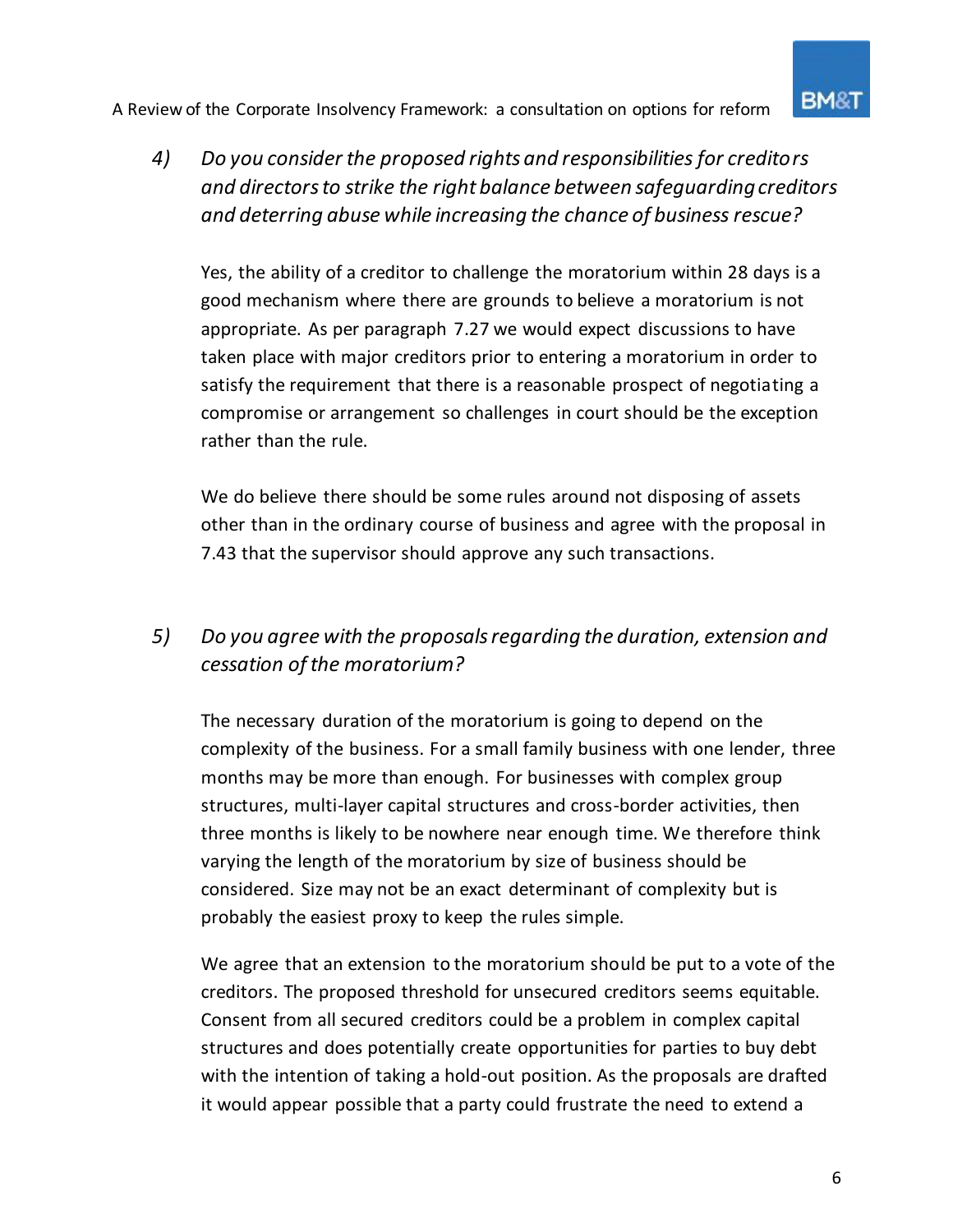moratorium even if they are out of the money and might eventually be crammed down.

# *6) Do you agree with the proposals for the powers of and qualification requirements for a supervisor?*

We agree that a supervisor should be appointed to safeguard creditors interests and make sure the purpose and conditions of the moratorium continue to be met. We believe that the choice of a suitably qualified supervisor should be the choice of the directors and not subject to undue influence by particular creditors, e.g. bank panels and similar arrangements. It is important that supervisors are independent, objective and clearly seen to be acting in the best interests of all stakeholders.

We welcome the proposal that supervisors do not have to be licensed Insolvency Practitioners. There are a large number of highly experienced turnaround practitioners working in the UK with a long history of dealing with consensual restructurings and they are an important resource to ensure the objectives of this proposal are met. They should not be excluded. We also believe the minimum standards and qualifying criteria for a supervisor should be extended to include the Certified Turnaround Professional (CTP) qualification of the European Association of Certified Turnaround Professional. This is a localized version of the American CTP qualification which has long been recognized in the USA for working on Chapter 11 type restructuring processes.

We note that the government wants to make this as cost effective a process as possible. The larger end of the restructuring market is already well catered for and we believe the key to keeping costs low for smaller businesses is to ensure the numerous one person restructuring experts and the small boutique restructuring consultancies are able to undertake this work. Most are very low overhead businesses recognizing that their prospective clients are under severe cash pressure. They are focused on restructuring and with no other services to cross-sell. They are experienced and will be able to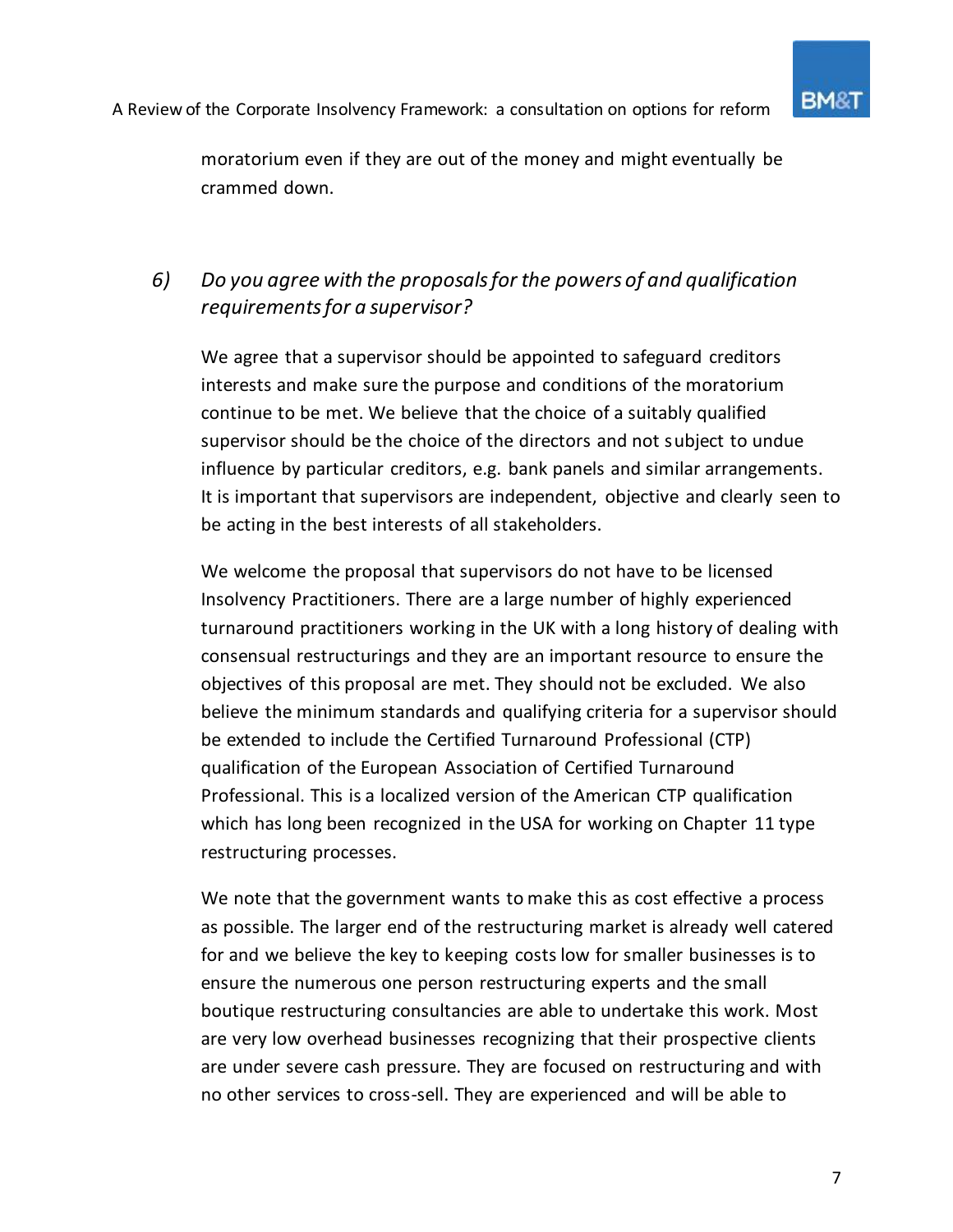ensure that the supervisor role can be carried out at much lower costs than larger professional service firms with high overheads built into their costs structure.

We note that the Review of Insolvency Practitioner Fees by Elaine Kempson in 2013, section 3.1, identified partner/director level fees ranging from £212 to £800 per hour and Managers from £100 to £460. Most of the turnaround professionals we know outside the larger firms charge at most at the bottom end those ranges with many solo practitioners charging a lot less.

To ensure low cost we believe that supervisors should be subject to low levels of regulation. They are not running the business as this is debtor in possession. Supervisors should not be held personally liable in their role other than for gross negligence to ensure their Professional Indemnity insurance does not become a significant cost that has to be passed on to the debtor. It should be recognized that a supervisor is a professional advisor, advising the directors and not managing the business. However, the concept of "shadow director" exists and turnaround professionals are well versed in acting in full knowledge of directors' responsibilities and liabilities.

We agree that the supervisor should be satisfied that the eligibility tests are met on commencement of the moratorium and continue to be met. We agree they should be able to attend board meetings and request information. We agree that the supervisor should have to approve any transactions not in the ordinary course and believe that any such transactions should be notified to the creditors.

We are strongly supportive of the proposal in 7.45 that an Insolvency Practitioner acting as a supervisor be prevented from taking a subsequent insolvency appointment were the company to enter formal process. That would be a clear conflict of interest. In a moratorium Insolvency Professionals' involvement should be restricted to an advisory capacity to the supervisor and upon the supervisor's instruction. It should be recognized that the directors will be sufficiently appraised of their responsibilities and liabilities by their lawyers.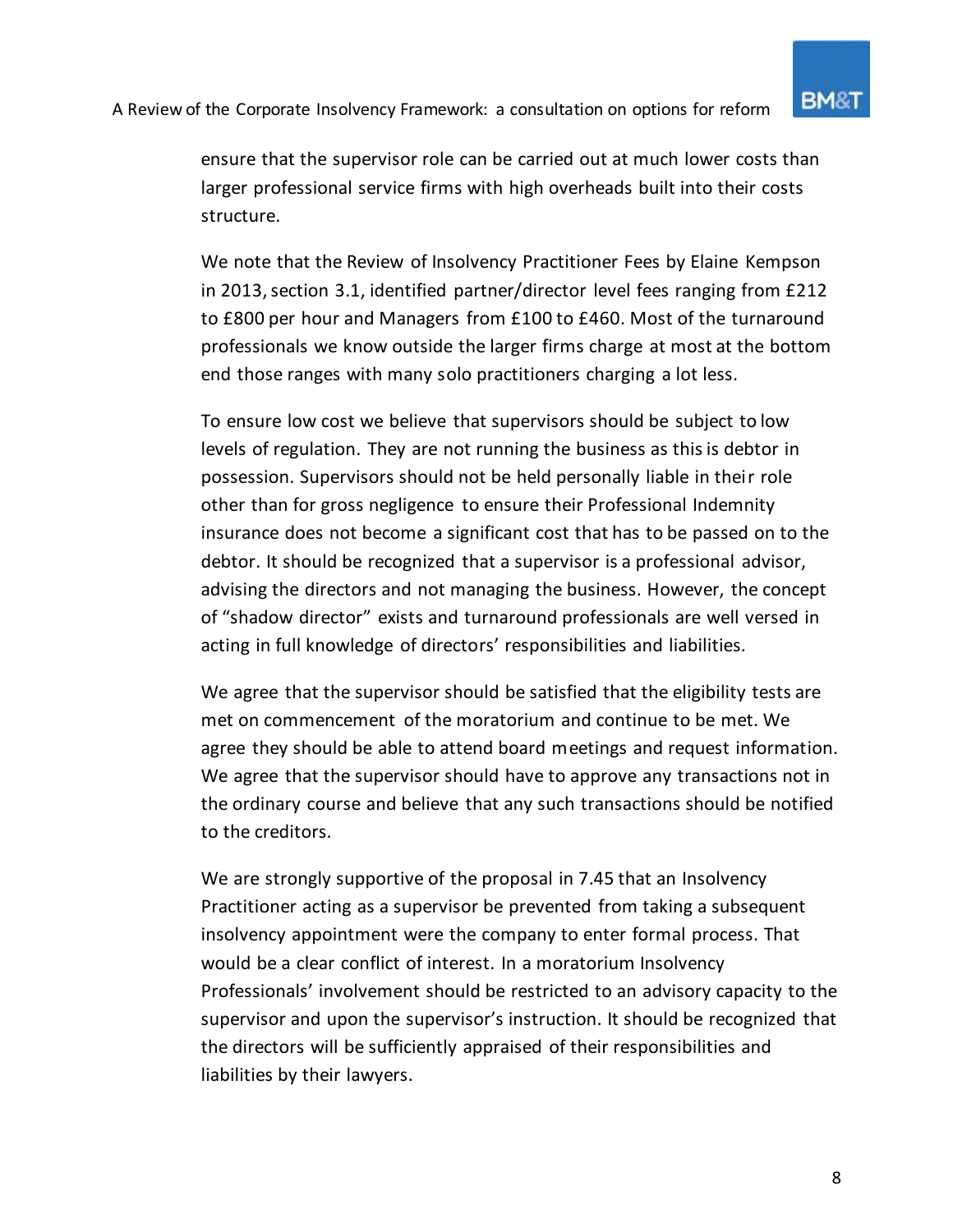

# *7) Do you agree with the proposals for how to treat the costs of the moratorium?*

We agree that the costs of paying the supervisor be treated the same way as costs in an administration. We believe this will give restructuring professionals the confidence to take on such work and that the need for hefty fee deposits as currently required by many professionals will be mitigated, this helping with much needed liquidity during the moratorium.

We have some reservations about the treatment of debts incurred during the moratorium as this raises the possibility that creditors will be worse off than they were before the moratorium. This is further discussed below in our response to the rescue finance proposals.

## 8) *Is there a benefit in allowing creditors to request information and should the provision of that information be subject to any exemptions?*

We support this proposal. Unsecured creditor engagement with insolvency processes is acknowledged as very low in the UK. (See Frisby, S (2006) Report on insolvency outcomes and Office of Fair Trading (2010) Corporate insolvency: in-depth interviews with creditors by Marketing Sciences). We believe the right to ask for reasonable information could be helpful in getting such creditors to be more involved and supportive of the process. Best practice in consensual restructurings is to initiate regular communication with all creditors.

We think there should be exemptions for commercially sensitive or confidential information, disclosure of which would be prejudicial to the debtors' interests and may be subject to confidentiality agreements, e.g. negotiations to sell some or all of the business. There should also be an exemption for information that is not readily available and would be too time consuming and costly to prepare.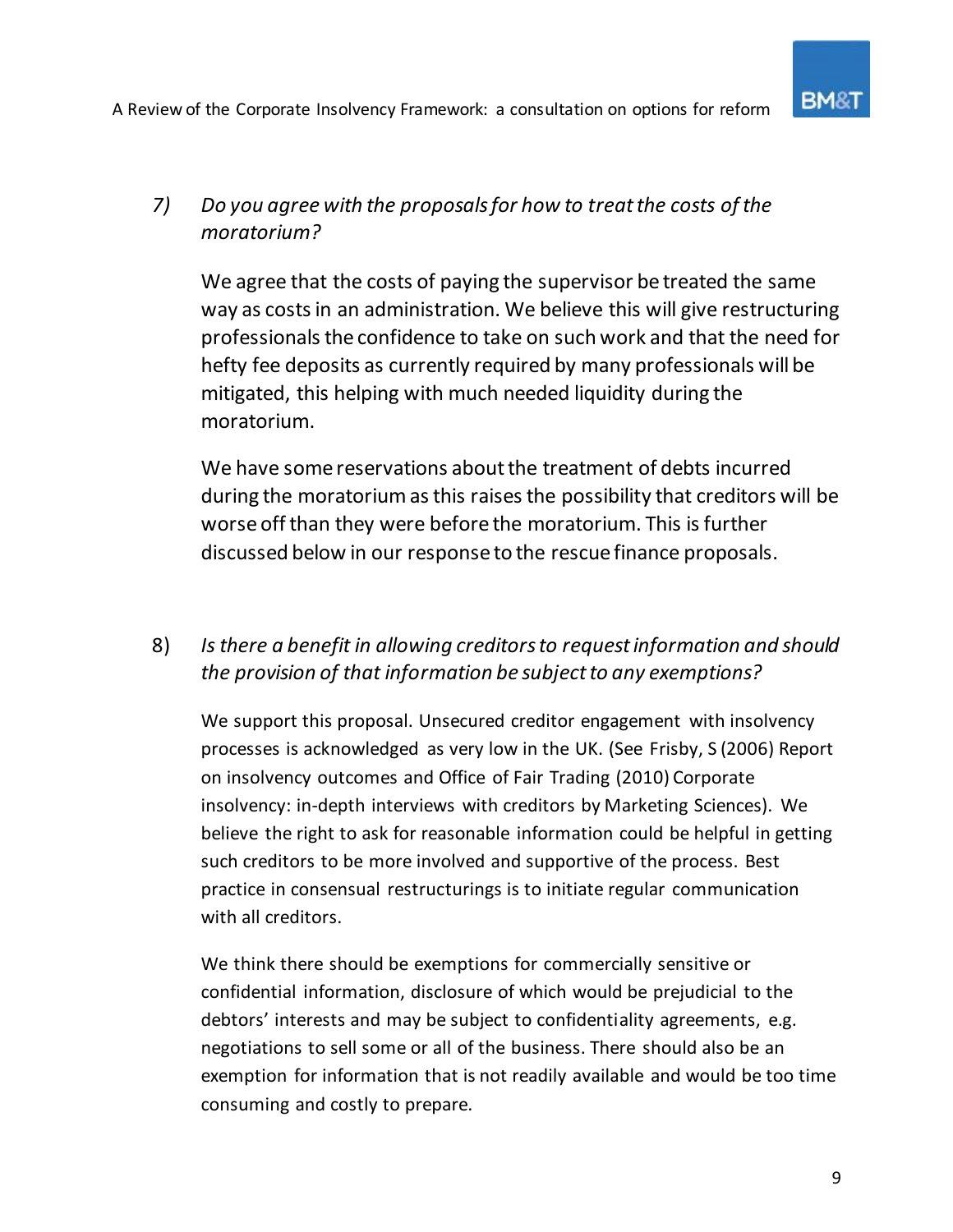

### Helping Businesses Keep Trading through the Restructuring Process

*9) Do you agree with the criteria under consideration for an essential contract, or is there a better way to define essential contracts? Would the continuation of essential supplies result in a higher number of business rescues?* 

In practice we have not found this to be a great problem in the restructurings that we have been involved with over the years. Maybe that is because the termination due to insolvency clause has not been triggered as there is not a formal process. However, we can envisage that contracts might be written in future to bring moratoriums under the same provisions.

In our experience, most consensual restructurings are carried out on the basis that the creditors positions are frozen where they are at the start of negotiations. Ongoing supplies are normally paid on a cash up front basis and so the creditors position never gets any worse. The alternative for the creditor is an insolvency of their customer so normally the position is accepted.

We think there is merit in incorporating the measures in the proposal to ensure that there is a mechanism for dealing with such situations, especially if ipso facto clauses are amended in suppliers' standard conditions as a result of moratoriums being introduced. We think the definition of "essential supplies" seems reasonable.

*10) Do you consider that the Court's role in the process and a supplier's ability to challenge the decision, provide suppliers with sufficient safeguards to ensure that they are paid when they are required to continue essential supplies?* 

We support the idea that the courts are only involved to approve which contracts are essential if a supplier challenges. This should help keep the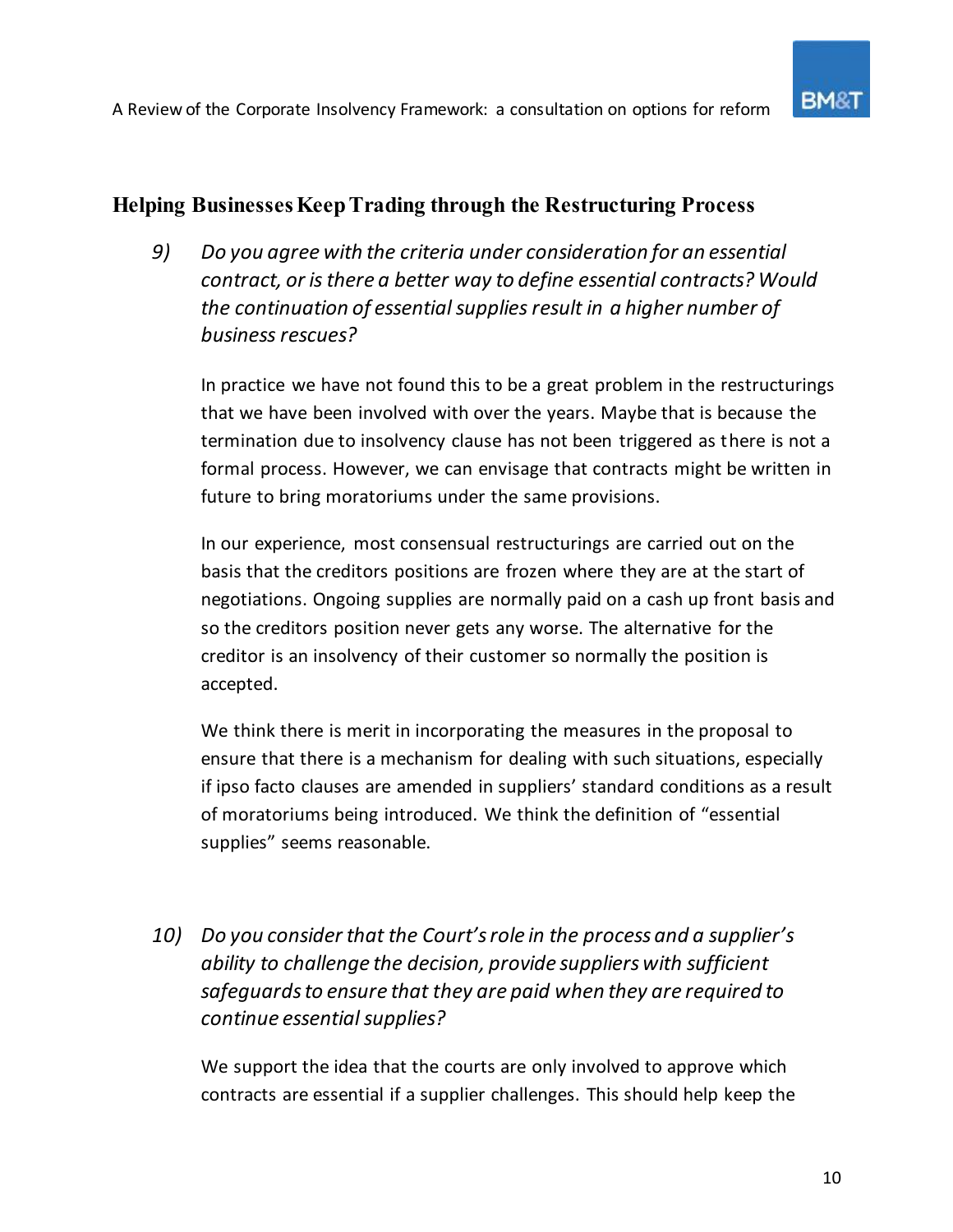

process simple and avoid excessive legal costs whilst allowing suppliers sufficient safeguards.

### Developing a Flexible Restructuring Plan

*11) Would a restructuring plan including these provisions work better as a standalone procedure or as an extension of an existing procedure, such as a CVA?* 

In our opinion a restructuring plan would work better as a standalone procedure. A CVA is an insolvency procedure and as such has a certain stigma to creditors, employees and customers. We believe this should be a separate procedure with the "insolvency" word not used at all. All stakeholders need to be aware that this is not an insolvency process but a commercial process, and is in fact intended to avoid insolvency and consequent destruction of value.

*12) Do you agree with the proposed requirements for making a restructuring plan universally binding in the face of dissention from some creditors?* 

Yes, we agree. This is a problem that currently impacts larger companies with multi-layer capital structures. Experience in the UK, Europe and even more so in the US is that hold-outs by out of the money creditors or opportunist hedge funds and buy-out specialists can be a real problem which delay restructurings and significantly add to the costs. Schemes of Arrangement are a useful tool but so expensive that they are only really of benefit to large companies.

In reality the very threat of being able to use such mechanisms should hopefully mean that all but the most contentious are agreed consensually and never go anywhere near a court.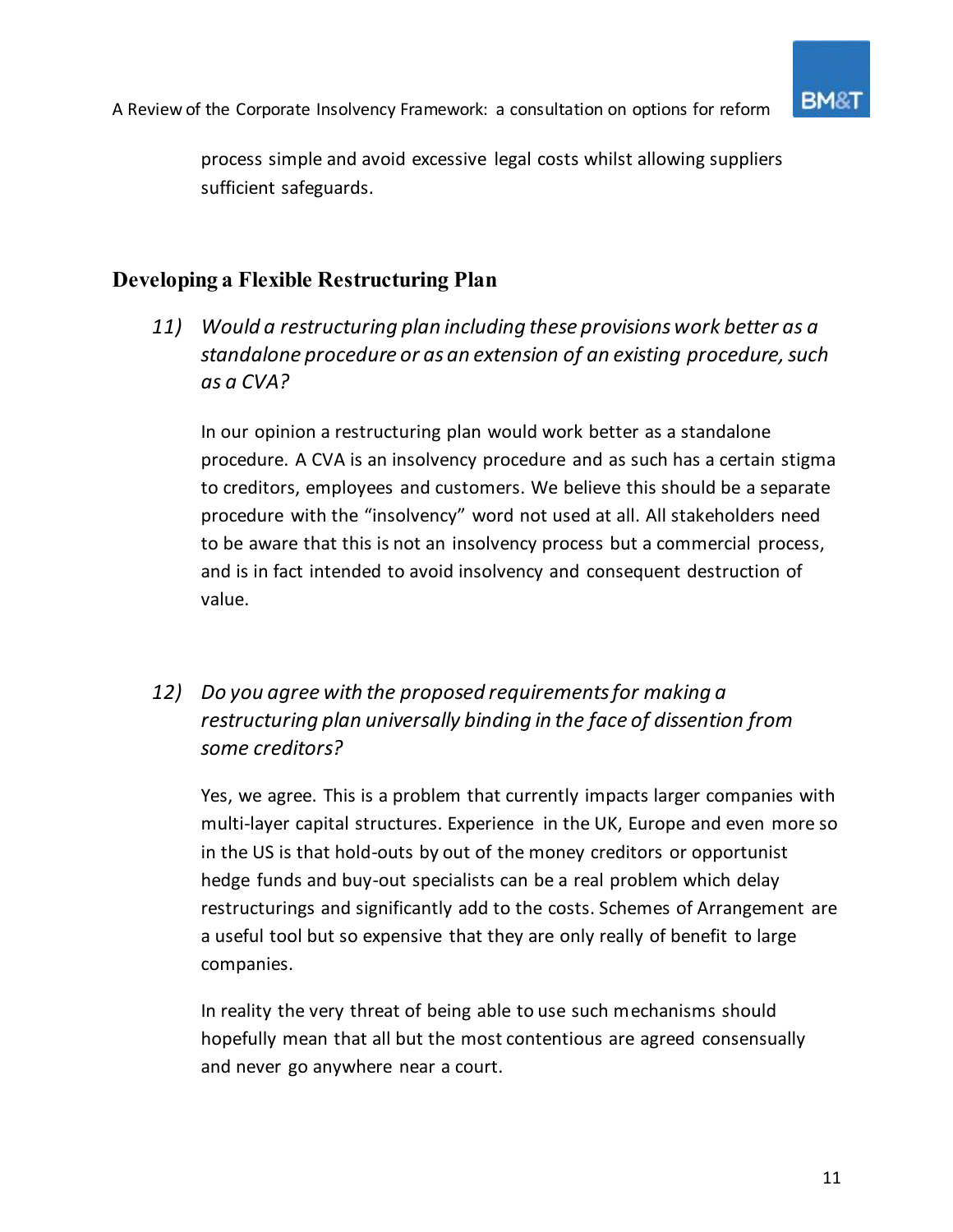

*13) Do you consider the proposed safeguards, including the role of the court, to be sufficient protection for creditors?* 

Yes, we believe the proposed safeguards are sufficient protection.

*14) Do you agree that there should be a minimum liquidation valuation basis included in the test for determining the fairness of a plan which is being crammed down onto dissenting classes?* 

This is a difficult area. Whilst there is an argument that the next best alternative is a better comparator, this is always going to be a complex and judgmental figure. Experience in the US is that it becomes a source of lengthy and potentially costly disagreements. We believe that this proposed legislation should be as low cost and simple as possible and for that reason would reject using the next best alternative.

A possible suggestion is to use a liquidation value but give creditors the right to require the supervisor to seek an independent third party liquidation valuation from a suitably qualified professional.

### Rescue Finance

*15) Do you think in principle that rescue finance providers should, in certain circumstances, be granted security in priority to existing charge holders, including those with the benefit of negative pledge clauses? Would this encourage business rescue?* 

We believe this is likely to prove highly contentious and anything that disturbs the absolute priority of creditors would be a retrograde step.

In our experience most DIP funding comes from existing senior lenders and only where there is some collateral still available. Alternative lenders do have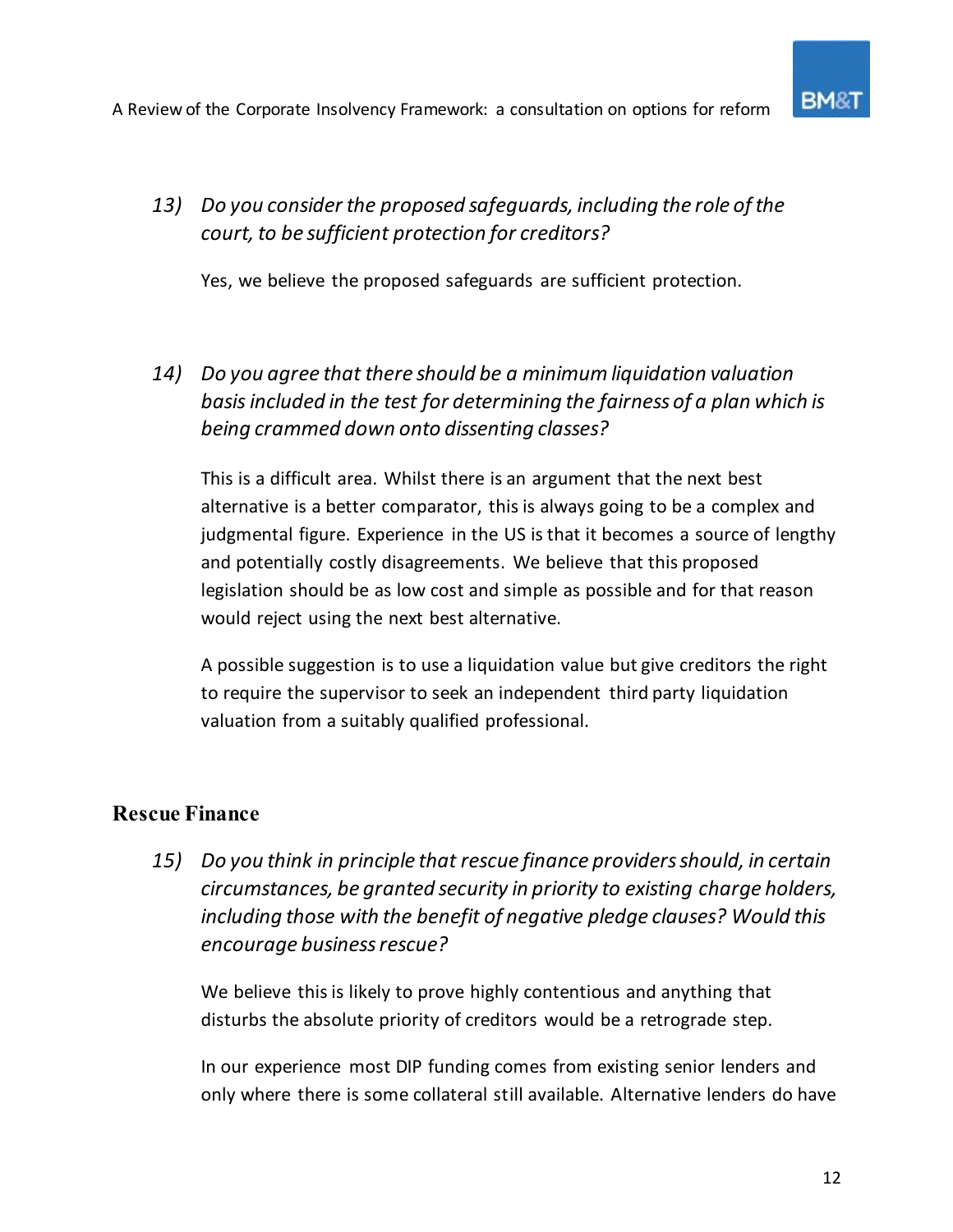the option of taking the existing lender(s) out and providing new and increased facilities where sufficient collateral exists but the existing lender is unwilling to increase their commitment. We have worked on a situation where this happened in the last few months. The UK has a very innovative financial sector and we would be inclined to defer consideration of this issue and see how the market responds to the whole moratorium process.

Lastly we are concerned that the availability of super priority funding could be contrary to the stated objective of encouraging debtors to seek early advice while some liquidity is still available.

*16) How should charged property be valued to ensure protection for existing charge holders?* 

No further response on this section

*17) Which categories of payments should qualify for super-priority as 'rescue finance'?* 

No further response on this section

## Impact on SMEs

*18) Are there any other specific measures for promoting SME recovery that should be considered?* 

The key issue for SME businesses is cost. There comes a point where a business is simply too small to justify the costs of turnaround advice and assistance. There will always be some businesses that are too small to avail themselves of such help.

It therefore follows that early advice when there is still some liquidity and